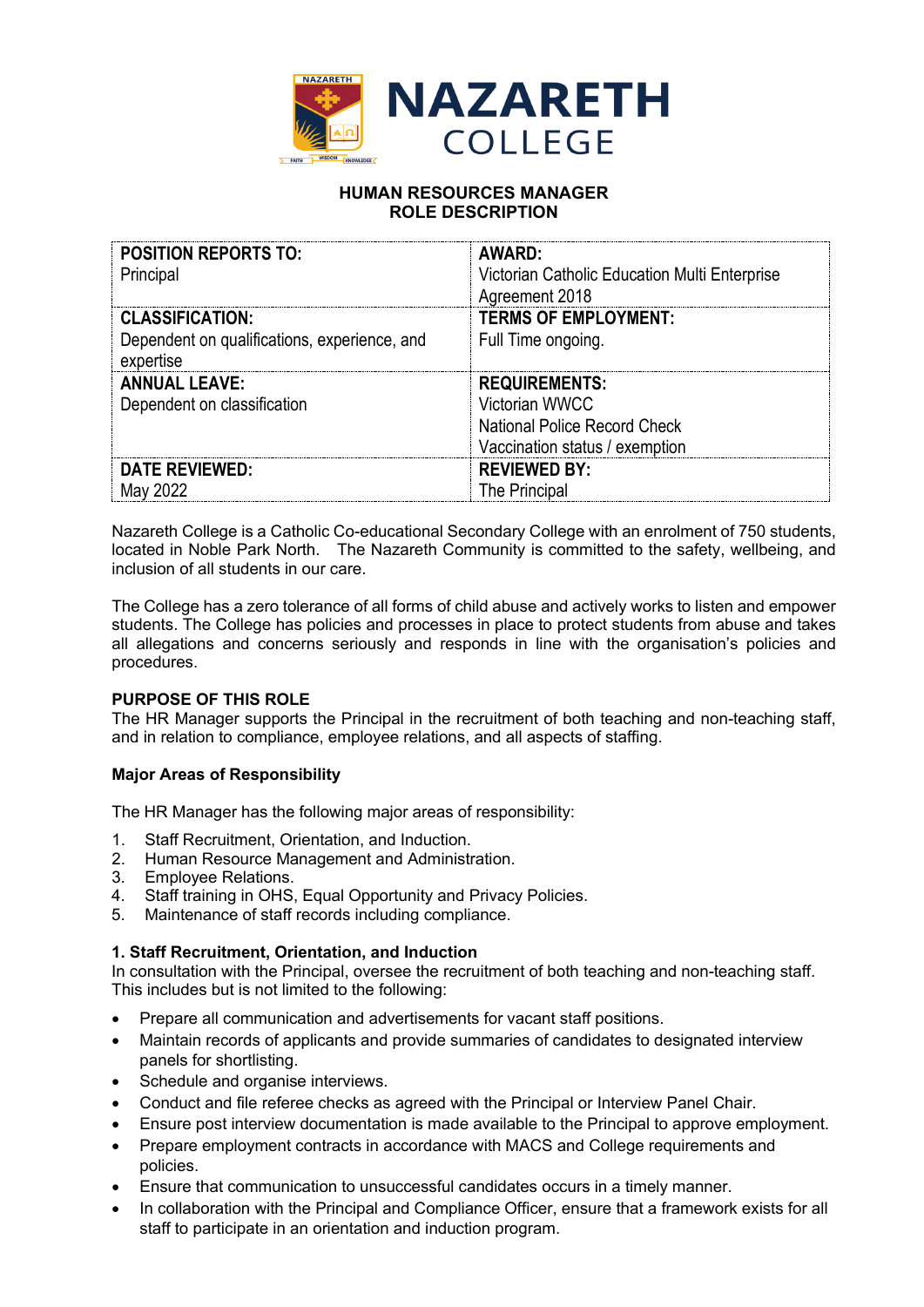

• Develop, coordinate, and conduct inductions for volunteers, coaches, and sessional music staff.

## **2. Human Resource Management and Administration**

- Advise the Principal or designated representative and oversee HR improvement projects and activities.
- Liaise with relevant organisations to keep abreast of trends and developments in Human Resource Management.
- Innovate and streamline all administrative processes and records relating to Human Resources Management.
- Provide advice and documentation to the Principal, Deputy Principal's, and Leadership Team on staffing, including succession planning and salary review recommendations.
- In consultation with the Principal, Deputy Principals and Director of College Operations, manage the Staff Intention Process to determine staffing requirements for the year ahead.
- Prepare written documentation and correspondence for all staffing changes and time fraction alterations.
- In consultation with the Principal, coordinate and manage long service leave, parental leave, annual leave, leave without pay and extended sick leave requests.
- Monitor tenure periods and contract expiration dates including updates to the Principal each term.
- Ensure the proper administration, filing and safekeeping of all HR records and reports, as required by law and best practice.
- Work with the members of the Leadership Team to review and document College processes as evidence of compliance.
- Prepare HR compliance data reports and analysis for College, Board, MACS and government agencies, including Working With Children checks, Criminal Records checks, VIT Registration, Code of Conduct compliance.
- In collaboration with the Principal and Leadership Team, ensure that accurate Position Descriptions exist, are regularly reviewed to meet evolving needs of the College, and are classified to the duties and responsibilities of the position.
- Coordinate and oversee the annual review of non-teaching staff in consultation with their supervising staff members.
- In collaboration with the Principal and Leadership Team, develop and implement appropriate recognition and acknowledgement processes for all staff members.
- Produce confidential HR reports, including management of departure notifications, checklists for all incoming and departing staff and Workplace Gender Equality Administration reports, as required.
- Conduct, document, and record exit interviews for all departing staff.
- Ensure the return/retention of all College property, including intellectual property, when staff exit the College.
- Develop and manage College staff uniform provision.

### **3. Employee Relations**

- Oversee the development, review and implementation of College policies and procedures relating to Human Resource Management, including complaints procedures and other industrial matters.
- Assist and support staff in working through issues associated with employee relations.
- Ensure that the Principal, Business Manager and Leadership Team are briefed and kept informed of all pertinent matters relating to employee relations.
- Provide support and advice to the Principal, Business Managers and Leadership Team on matters associated with the Victorian Catholic Multi-Employer Enterprise Agreement (VCEMEA) and employment contracts.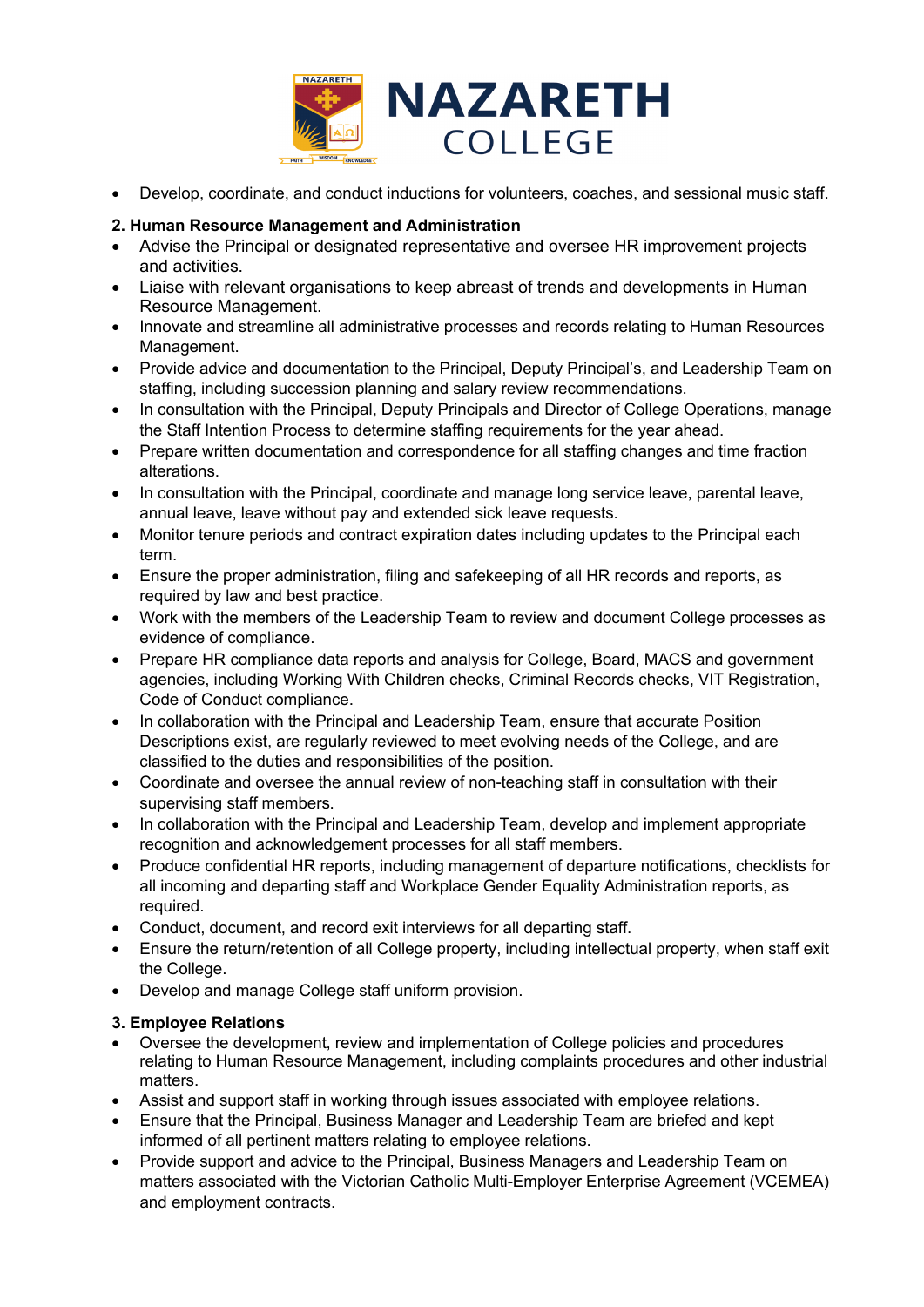

• In consultation with the Principal and Deputy Principals, coordinate and oversee processes and associated documentation associated with performance management of staff, conduct related issues, consultation about change, dispute resolution and grievance procedures.

### **4. General accountabilities for all Staff**

- Demonstrate duty of care to students and their wellbeing.
- Be well informed and comply with the College obligations in relations to Child Safe Standards and processes for reporting suspected abuse.
- Adhere to College's professional dress code for staff.
- Attend all relevant staff meetings, assemblies, College Masses, Community days and staff professional learning days.
- Demonstrate professional and collegial relationships with colleagues.
- Commit to and actively support the College agenda for continuous improvement through participation in school improvement planning as required.
- Demonstrate alignment and support for the Catholic ethos of the College.
- Support the Mission, Vision and Values of the College as articulated in the Strategic Plan.
- Be familiar with and comply with all College policies and procedures.

### **5. Other Duties**

- Attend Consultative Committee and Staff meetings as requested by the Principal.
- Undertake special projects and any other duties as delegated by the Principal.
- To liaise with the College Registrar to ensure that all family and student records are maintained accurately.
- Handle confidential information in an appropriate manner.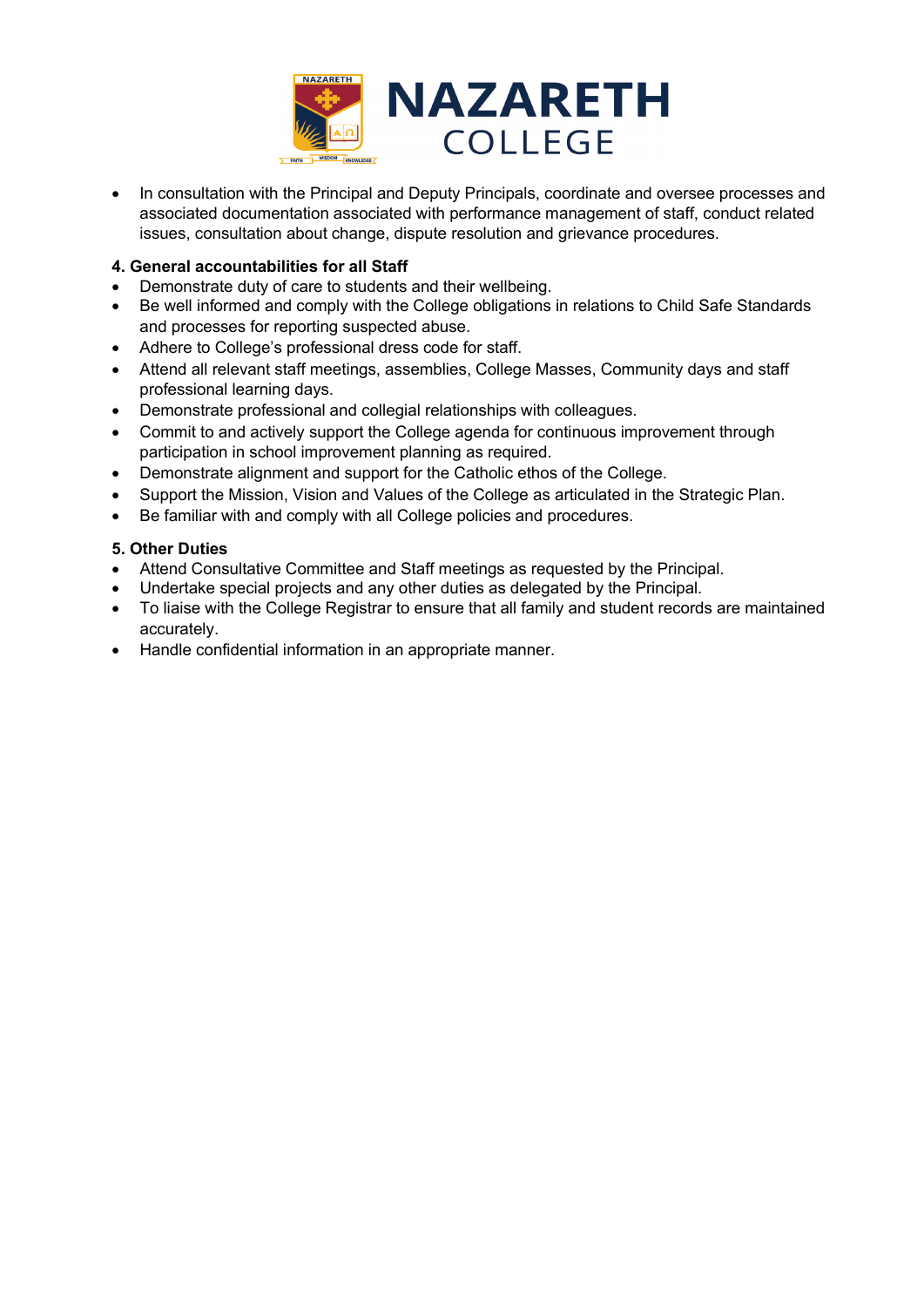

The successful applicant will:

## **COLLEGE CULTURE**

- Support the Catholic ethos of the College.
- Be willing to work closely with the College Leadership Team and staff members.
- Be prepared to fully support the College's commitment to diversity.
- Be willing to adhere to school policies and procedures.
- Have a commitment to working as part of the Administration Team.

## **PROFESSIONAL EXPERIENCE**

- A tertiary human resource management qualification.
- Substantial experience in human resource management or organisational performance.
- Demonstrated experience in Human Resource function.
- Excellent communication skills, both written and verbal.
- Proven people management skills.
- Ensure the provision of excellent service of excellent service to the organisation and community.
- Impart and display high levels of personal conduct, integrity, and professionalism.
- Liaise and negotiate with a range of people, internal and external to the organisation.
- Manage competing priorities and meet multiple deadlines.
- Predict and manage issues.
- Coordinate monitor and report on multiple projects.
- Innovate and manage continuous improvement in the HR and Administration function.
- Excellent organisational and administrative skills.
- Excellent ICT skills and proficiency in the use of MS Office applications.
- Desirable experience in school setting.

# **PROFESSIONAL LEARNING**

- Is an essential component of school improvement and staff development.
- Nazareth will offer diverse opportunities to staff to further develop their skills, knowledge, and experiences.

### **PROFESSIONAL EXPECTATIONS**

- Foster an environment of professional trust, empowerment, and learning.
- Exercise discretion when handling confidential and sensitive information.
- Attend College functions, meetings and events as required.
- Adhere to College policies and procedures.
- Show collegiate support of all staff members.
- Interact positively and proactively with all members of the school Community to build strong relationships.
- Communicate information of a serious nature to the Principal, or Leadership Team.
- Ensure Nazareth College continues to build its reputation as a school of choice.

# **OCCUPATIONAL HEALTH AND SAFETY**

There is responsibility, incumbent on all staff, to ensure that the regulations associated with Occupational Health and Safety are adhered to.

### **VACCINATIONS**

Employees at Nazareth College are required to meet any State or Commonwealth government mandatory vaccination requirements for education facilities and provide evidence of meeting these vaccination requirements to the Principal as a condition of employment.